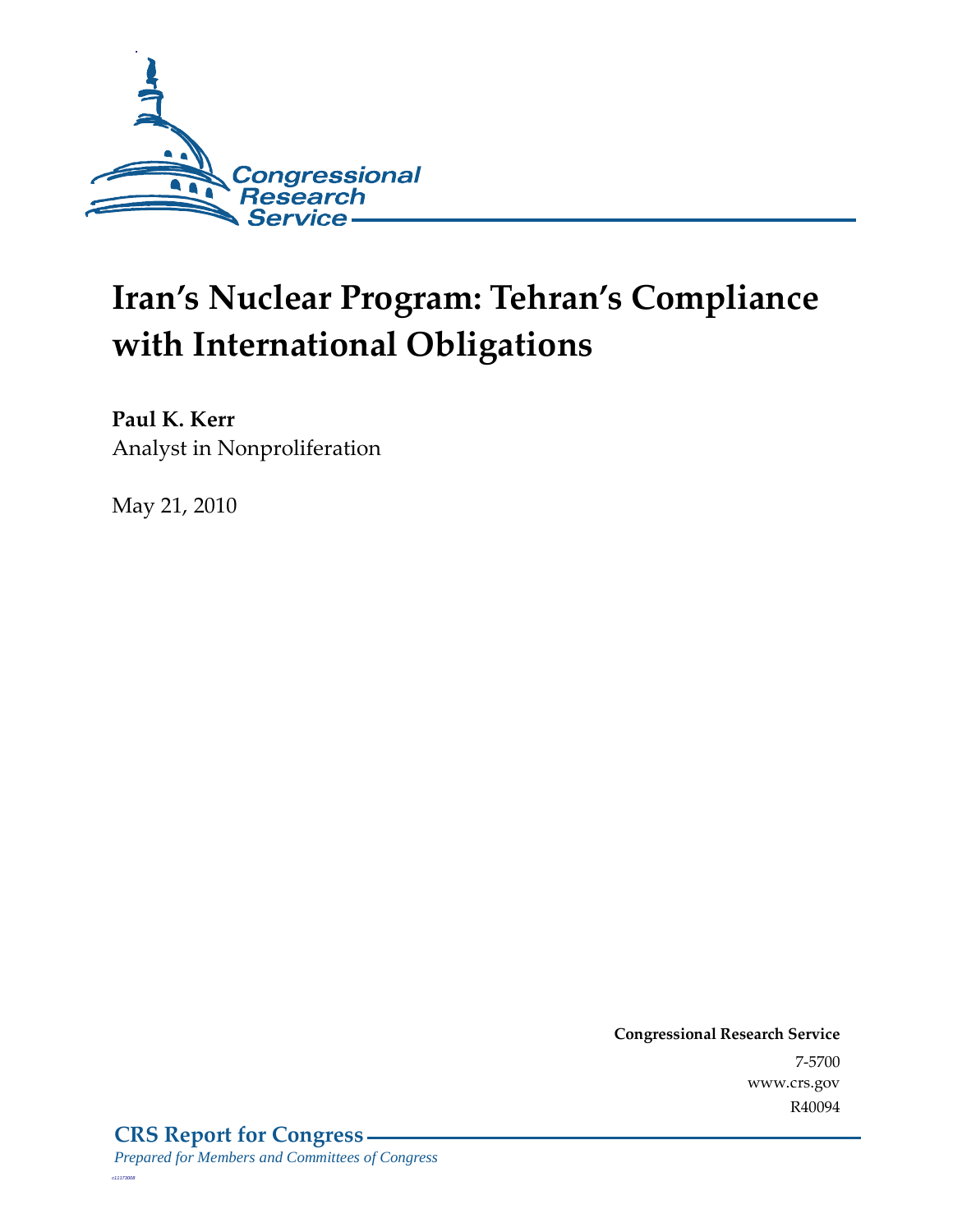| <b>Report Documentation Page</b>                                                                                                                                                                                                                                                                                                                                                                                                                                                                                                                                                                                                                                                                                                                                                                                                                                   |                             |                              |                                                   |                                                     | Form Approved<br>OMB No. 0704-0188               |  |
|--------------------------------------------------------------------------------------------------------------------------------------------------------------------------------------------------------------------------------------------------------------------------------------------------------------------------------------------------------------------------------------------------------------------------------------------------------------------------------------------------------------------------------------------------------------------------------------------------------------------------------------------------------------------------------------------------------------------------------------------------------------------------------------------------------------------------------------------------------------------|-----------------------------|------------------------------|---------------------------------------------------|-----------------------------------------------------|--------------------------------------------------|--|
| Public reporting burden for the collection of information is estimated to average 1 hour per response, including the time for reviewing instructions, searching existing data sources, gathering and<br>maintaining the data needed, and completing and reviewing the collection of information. Send comments regarding this burden estimate or any other aspect of this collection of information,<br>including suggestions for reducing this burden, to Washington Headquarters Services, Directorate for Information Operations and Reports, 1215 Jefferson Davis Highway, Suite 1204, Arlington<br>VA 22202-4302. Respondents should be aware that notwithstanding any other provision of law, no person shall be subject to a penalty for failing to comply with a collection of information if it<br>does not display a currently valid OMB control number. |                             |                              |                                                   |                                                     |                                                  |  |
| 1. REPORT DATE<br>21 MAY 2010                                                                                                                                                                                                                                                                                                                                                                                                                                                                                                                                                                                                                                                                                                                                                                                                                                      | 2. REPORT TYPE              |                              |                                                   | <b>3. DATES COVERED</b><br>00-00-2010 to 00-00-2010 |                                                  |  |
| <b>4. TITLE AND SUBTITLE</b>                                                                                                                                                                                                                                                                                                                                                                                                                                                                                                                                                                                                                                                                                                                                                                                                                                       |                             |                              |                                                   |                                                     | 5a. CONTRACT NUMBER                              |  |
| <b>Iran?s Nuclear Program: Tehran?s Compliance with International</b>                                                                                                                                                                                                                                                                                                                                                                                                                                                                                                                                                                                                                                                                                                                                                                                              |                             |                              |                                                   | <b>5b. GRANT NUMBER</b>                             |                                                  |  |
| <b>Obligations</b>                                                                                                                                                                                                                                                                                                                                                                                                                                                                                                                                                                                                                                                                                                                                                                                                                                                 |                             |                              |                                                   | 5c. PROGRAM ELEMENT NUMBER                          |                                                  |  |
| 6. AUTHOR(S)                                                                                                                                                                                                                                                                                                                                                                                                                                                                                                                                                                                                                                                                                                                                                                                                                                                       |                             |                              |                                                   | 5d. PROJECT NUMBER                                  |                                                  |  |
|                                                                                                                                                                                                                                                                                                                                                                                                                                                                                                                                                                                                                                                                                                                                                                                                                                                                    |                             |                              |                                                   | <b>5e. TASK NUMBER</b>                              |                                                  |  |
|                                                                                                                                                                                                                                                                                                                                                                                                                                                                                                                                                                                                                                                                                                                                                                                                                                                                    |                             |                              |                                                   | <b>5f. WORK UNIT NUMBER</b>                         |                                                  |  |
| 7. PERFORMING ORGANIZATION NAME(S) AND ADDRESS(ES)<br><b>Congressional Research Service, Library of Congress, 101 Independence</b><br>Ave, SE, Washington, DC, 20540-7500                                                                                                                                                                                                                                                                                                                                                                                                                                                                                                                                                                                                                                                                                          |                             |                              |                                                   | 8. PERFORMING ORGANIZATION<br><b>REPORT NUMBER</b>  |                                                  |  |
| 9. SPONSORING/MONITORING AGENCY NAME(S) AND ADDRESS(ES)                                                                                                                                                                                                                                                                                                                                                                                                                                                                                                                                                                                                                                                                                                                                                                                                            |                             |                              |                                                   |                                                     | 10. SPONSOR/MONITOR'S ACRONYM(S)                 |  |
|                                                                                                                                                                                                                                                                                                                                                                                                                                                                                                                                                                                                                                                                                                                                                                                                                                                                    |                             |                              |                                                   |                                                     | <b>11. SPONSOR/MONITOR'S REPORT</b><br>NUMBER(S) |  |
| 12. DISTRIBUTION/AVAILABILITY STATEMENT<br>Approved for public release; distribution unlimited                                                                                                                                                                                                                                                                                                                                                                                                                                                                                                                                                                                                                                                                                                                                                                     |                             |                              |                                                   |                                                     |                                                  |  |
| <b>13. SUPPLEMENTARY NOTES</b>                                                                                                                                                                                                                                                                                                                                                                                                                                                                                                                                                                                                                                                                                                                                                                                                                                     |                             |                              |                                                   |                                                     |                                                  |  |
| 14. ABSTRACT                                                                                                                                                                                                                                                                                                                                                                                                                                                                                                                                                                                                                                                                                                                                                                                                                                                       |                             |                              |                                                   |                                                     |                                                  |  |
| <b>15. SUBJECT TERMS</b>                                                                                                                                                                                                                                                                                                                                                                                                                                                                                                                                                                                                                                                                                                                                                                                                                                           |                             |                              |                                                   |                                                     |                                                  |  |
| 16. SECURITY CLASSIFICATION OF:                                                                                                                                                                                                                                                                                                                                                                                                                                                                                                                                                                                                                                                                                                                                                                                                                                    | 17. LIMITATION OF           | 18. NUMBER                   | 19a. NAME OF                                      |                                                     |                                                  |  |
| a. REPORT<br>unclassified                                                                                                                                                                                                                                                                                                                                                                                                                                                                                                                                                                                                                                                                                                                                                                                                                                          | b. ABSTRACT<br>unclassified | c. THIS PAGE<br>unclassified | <b>ABSTRACT</b><br>Same as<br><b>Report (SAR)</b> | OF PAGES<br>17                                      | <b>RESPONSIBLE PERSON</b>                        |  |

**Standard Form 298 (Rev. 8-98)**<br>Prescribed by ANSI Std Z39-18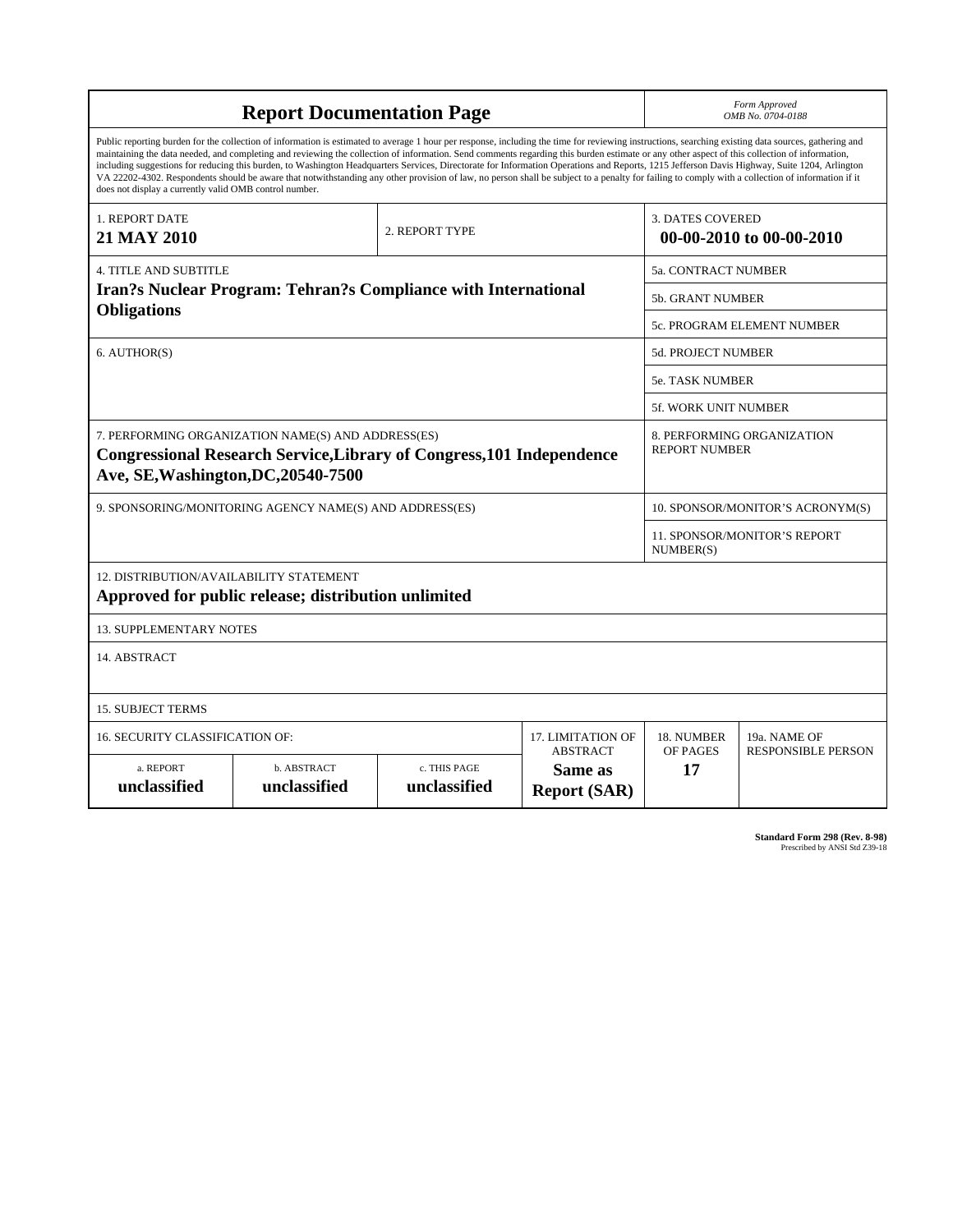### **Summary**

.

In 2002, the International Atomic Energy Agency (IAEA) began investigating allegations that Iran had conducted clandestine nuclear activities. Ultimately, the agency reported that some of these activities had violated Tehran's IAEA safeguards agreement. The IAEA has not stated definitively that Iran has pursued nuclear weapons, but has also not yet been able to conclude that the country's nuclear program is exclusively for peaceful purposes. The IAEA Board of Governors referred the matter to the U.N. Security Council in February 2006. Since then, the council has adopted five resolutions, the most recent of which (Resolution 1835) was adopted in September 2008.

The Security Council has required Iran to cooperate fully with the IAEA's investigation of its nuclear activities, suspend its uranium enrichment program, suspend its construction of a heavywater reactor and related projects, and ratify the Additional Protocol to its IAEA safeguards agreement. However, a February 2010 report from IAEA Director-General Yukiya Amano to the agency's Board of Governors indicated that Tehran has continued to defy the council's demands by continuing work on its uranium enrichment program and heavy-water reactor program. Iran has signed, but not ratified, its Additional Protocol.

Iran and the IAEA agreed in August 2007 on a work plan to clarify the outstanding questions regarding Tehran's nuclear program. Most of these questions have essentially been resolved, but then-IAEA Director-General Mohamed ElBaradei told the agency's board in June 2008 that the agency still has questions regarding "possible military dimensions to Iran's nuclear programme." The IAEA has reported for some time that it has not been able to make progress on these matters.

This report provides a brief overview of Iran's nuclear program and describes the legal basis for the actions taken by the IAEA board and the Security Council. It will be updated as events warrant.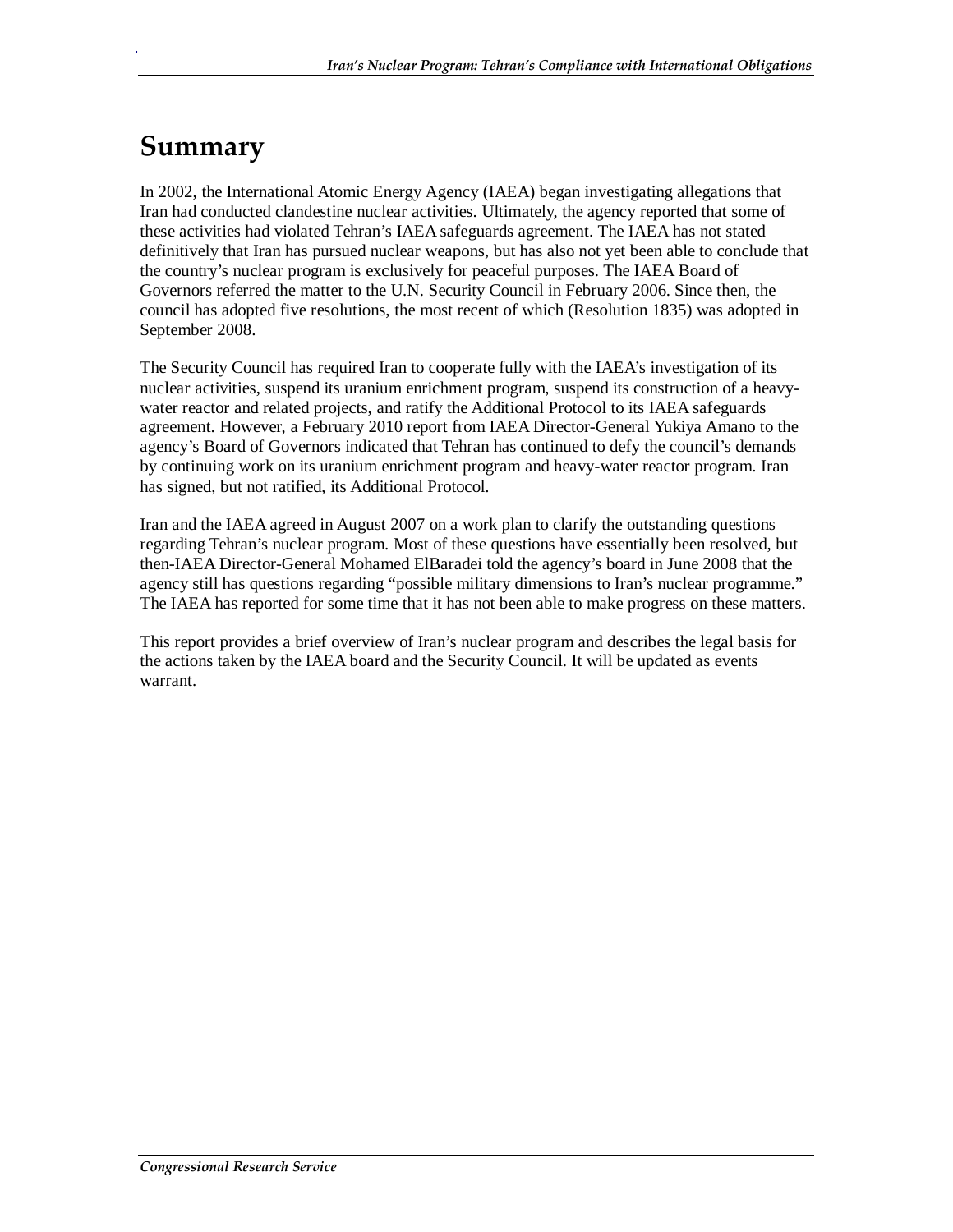### **Contents**

.

### **Appendixes**

| Appendix A. Iranian Noncompliance with Its IAEA Safeguards Agreement 11          |  |
|----------------------------------------------------------------------------------|--|
| Appendix B. Extended Remarks by William Foster Regarding Possible NPT Article II |  |
|                                                                                  |  |

#### **Contacts**

|--|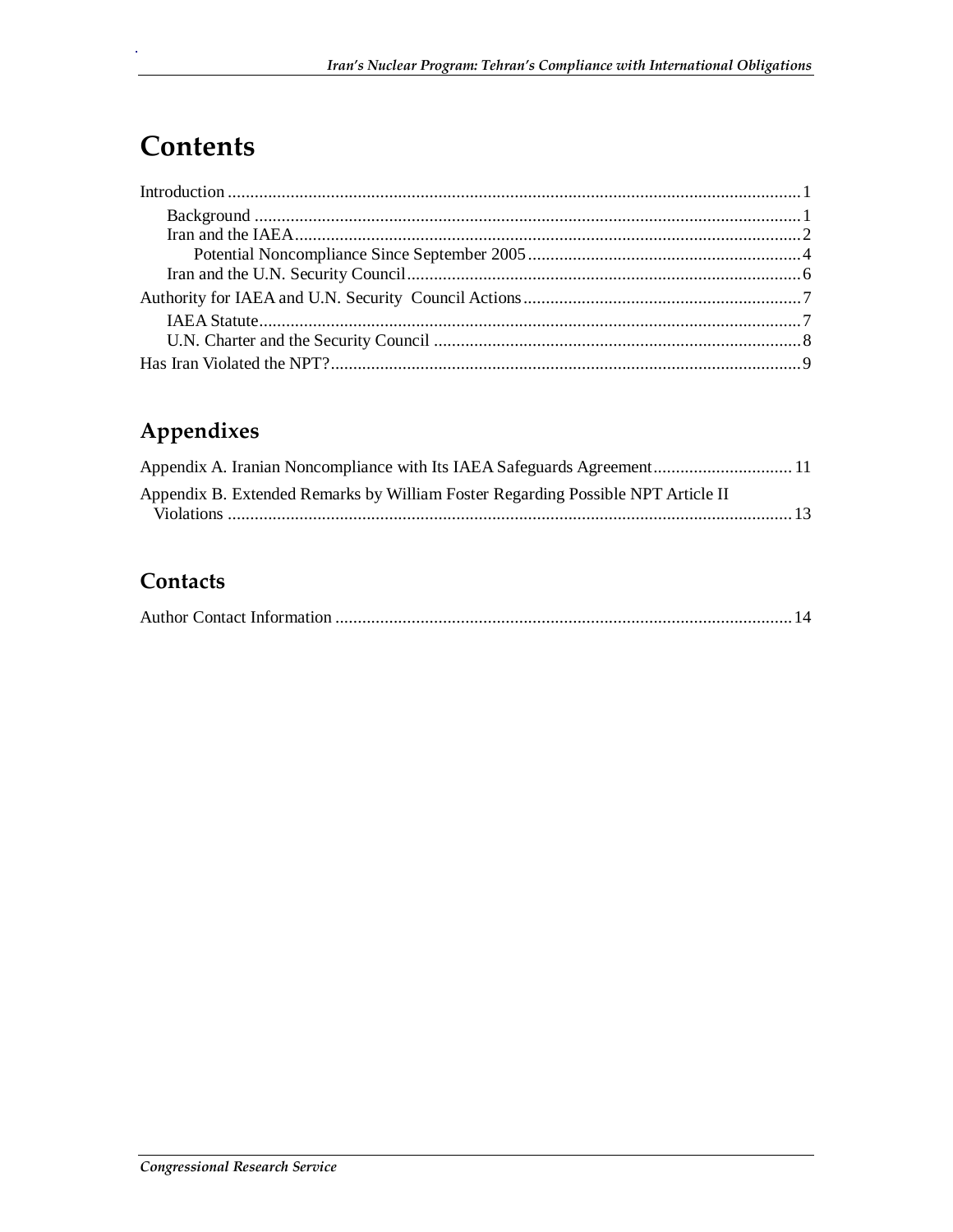### **Introduction**

.

Iran ratified the nuclear Nonproliferation Treaty (NPT) in 1970. Article III of the treaty requires non-nuclear-weapon states-parties<sup>1</sup> to accept comprehensive International Atomic Energy Agency (IAEA) safeguards; Tehran concluded a comprehensive safeguards agreement with the IAEA in 1974.<sup>2</sup> In 2002, the agency began investigating allegations that Iran had conducted clandestine nuclear activities; the IAEA ultimately reported that some of these activities had violated Tehran's safeguards agreement. The agency has not stated definitively that Iran has pursued nuclear weapons, but has also not yet been able to conclude that the country's nuclear program is exclusively for peaceful purposes. The IAEA continues to investigate the program.

Following more than three years of investigation, the IAEA Board of Governors referred the matter to the U.N. Security Council in February 2006. Since then, the council has adopted five resolutions requiring Iran to take steps to alleviate international concerns about its nuclear program. This report provides a brief overview of Iran's nuclear program and describes the legal basis for the actions taken by the IAEA board and the Security Council.

For more detailed information about Iran's nuclear program, see CRS Report RL34544, *Iran's Nuclear Program: Status*, by Paul K. Kerr. For more information about the state of international diplomacy with Iran, see CRS Report RL32048, *Iran: U.S. Concerns and Policy Responses*, by Kenneth Katzman.

#### **Background**

Iran's construction of a gas centrifuge-based uranium enrichment facility is currently the main source of proliferation concern. Gas centrifuges enrich uranium by spinning uranium hexafluoride gas at high speeds to increase the concentration of the uranium-235 isotope. Such centrifuges can produce both low-enriched uranium (LEU), which can be used in nuclear power reactors, and highly enriched uranium (HEU), which is one of the two types of fissile material used in nuclear weapons. HEU can also be used as fuel in certain types of nuclear reactors. Iran also has a uranium-conversion facility, which converts uranium oxide into several compounds, including uranium hexafluoride. Tehran claims that it wants to produce LEU for its current and future power reactors.

Iran's construction of a reactor moderated by heavy water has also been a source of concern. Although Tehran says that the reactor, which Iran is building at Arak, is intended for the production of medical isotopes, it is a proliferation concern because the reactor's spent fuel will contain plutonium well-suited for use in nuclear weapons. In order to be used in nuclear weapons, however, plutonium must be separated from the spent fuel—a procedure called "reprocessing." Iran has said that it will not engage in reprocessing.

Iran and the IAEA agreed in August 2007 on a work plan to clarify the outstanding questions regarding Tehran's nuclear program.<sup>3</sup> Most of these questions, which had contributed to

1

<sup>&</sup>lt;sup>1</sup> Under the NPT, the five nuclear-weapon states are China, France, Russia, the United Kingdom, and the United States. All other parties are non-nuclear-weapon states.

<sup>&</sup>lt;sup>2</sup> INFCIRC/214, available at http://www.iaea.org/Publications/Documents/Infcircs/Others/infcirc214.pdf.

<sup>&</sup>lt;sup>3</sup> The text is available at http://www.iaea.org/Publications/Documents/Infcircs/2007/infcirc711.pdf.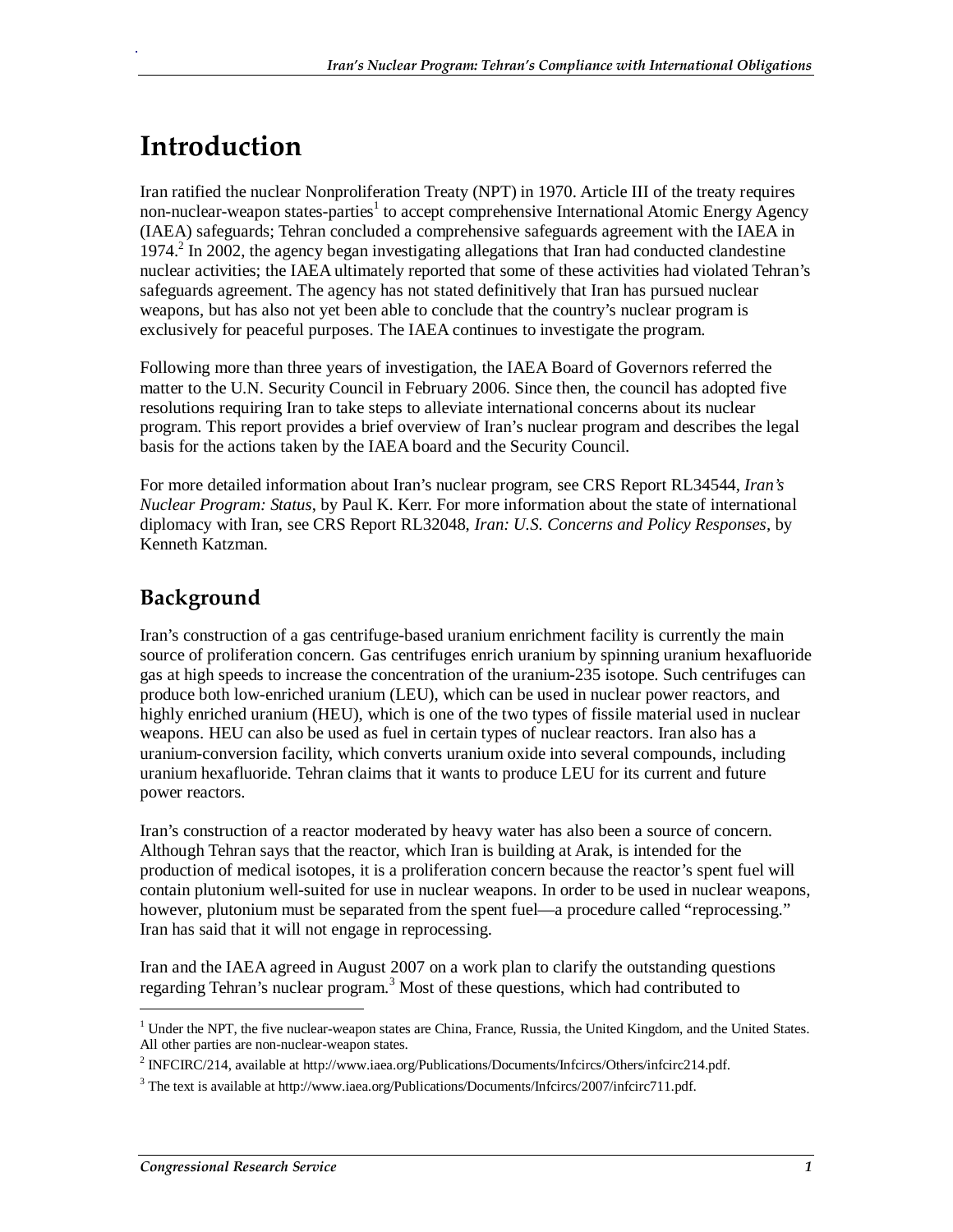suspicions that Iran had been pursuing a nuclear weapons program, have essentially been resolved. Then-IAEA Director-General Mohamed ElBaradei, however, told the IAEA board June 2, 2008, that there is "one remaining major [unresolved] issue," which concerns questions regarding "possible military dimensions to Iran's nuclear programme." A February 18, 2010, report<sup>4</sup> from IAEA Director-General Yukiya Amano to the Security Council and the IAEA board indicates that the agency has not made any substantive progress on these matters. Tehran has questioned the authenticity of some of the evidence underlying the agency's concerns and maintains that it has not done any work on nuclear weapons.

Iran has also expressed concern to the IAEA that resolving some of these issues would require agency inspectors to have "access to sensitive information related to its conventional military and missile related activities." The IAEA, according to a September 2008 report from ElBaradei, has stated its willingness to discuss with Iran

modalities that could enable Iran to demonstrate credibly that the activities referred to in the documentation are not nuclear related, as Iran asserts, while protecting sensitive information related to its conventional military activities.<sup>5</sup>

Indeed, the agency says that it has made several specific proposals, but Tehran has not yet provided the requested information.

The most recent Security Council resolution (1835), adopted September 27, 2008, requires Iran to cooperate fully with the IAEA's investigation of its nuclear activities, suspend its uranium enrichment program, suspend its construction of a heavy-water reactor and related projects, and ratify the Additional Protocol to its IAEA safeguards agreement.<sup>6</sup> However, ElBaradei's November report indicated that Tehran has continued to defy the council's demands by continuing work on its uranium enrichment program and heavy-water reactor program. Iran disclosed to the IAEA in September 2009 that it has also been constructing a gas-centrifuge uranium enrichment facility near the city of Qom. Iranian officials have repeatedly stated that Iran will not suspend its enrichment program. Tehran has signed, but not ratified, its Additional Protocol.

#### **Iran and the IAEA**

<u>.</u>

.

As noted above, Iran is a party to the NPT and has concluded a comprehensive safeguards agreement. According to the IAEA, safeguards pursuant to such agreements

are applied to verify a State's compliance with its undertaking to accept safeguards on all nuclear material in all its peaceful nuclear activities and to verify that such material is not diverted to nuclear weapons or other nuclear explosive devices.<sup>7</sup>

Comprehensive safeguards are designed to enable the IAEA to detect the diversion of nuclear material from peaceful purposes to nuclear weapons uses, as well as to detect undeclared nuclear

http%3A%2F%2Fwww.iaea.org%2FPublications%2FDocuments%2FBoard%2F2010%2Fgov2010-10.pdf

<sup>&</sup>lt;sup>4</sup> GOV/2010/10, available at http://www.pdfdownload.org/pdf2html/view\_online.php?url=

<sup>&</sup>lt;sup>5</sup> GOV/2008/38, available at http://www.iaea.org/Publications/Documents/Board/2008/gov2008-38.pdf.

 $6$  Iran is also constructing a plant for the production of heavy water.

<sup>&</sup>lt;sup>7</sup> IAEA Safeguards Glossary. Comprehensive safeguards agreements are based on a model described in INFCIRC 153, available at http://www.iaea.org/Publications/Documents/Infcircs/Others/infcirc153.pdf.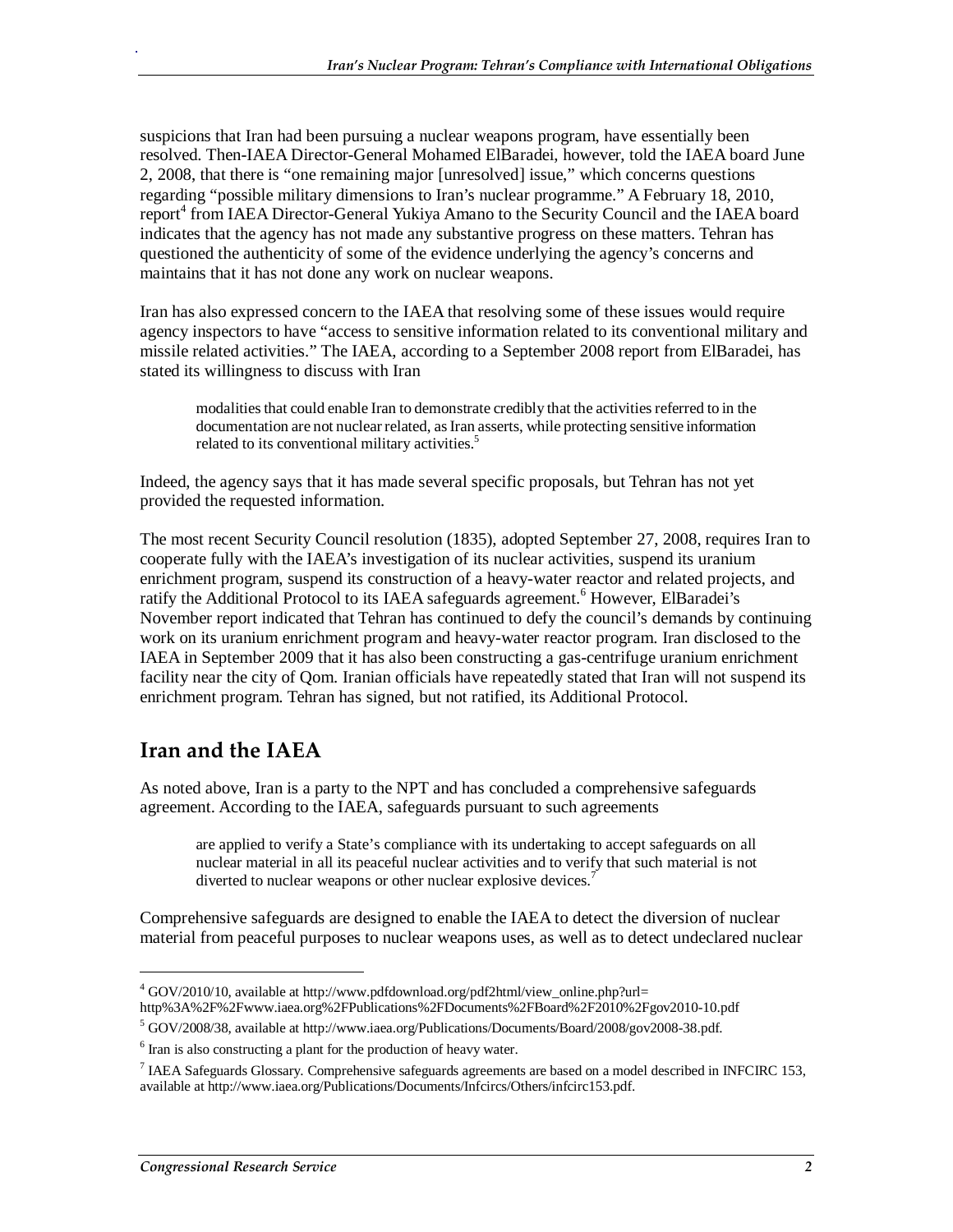activities and material.<sup>8</sup> Safeguards include agency inspections and monitoring of declared nuclear facilities.

The agency's inspections and monitoring authority in a particular country are limited to facilities that have been declared by the government. Additional Protocols to IAEA comprehensive safeguards agreements increase the agency's ability to investigate clandestine nuclear facilities and activities by increasing the IAEA's authority to inspect certain nuclear-related facilities and demand information from member states.<sup>9</sup> Iran signed such a protocol in December 2003 and agreed to implement the agreement pending ratification. Tehran stopped adhering to its Additional Protocol in 2006.

The IAEA's authority to investigate nuclear-weapons-related activity is limited. ElBaradei explained in a 2005 interview that "we don't have an all-encompassing mandate to look for every computer study on weaponization. Our mandate is to make sure that all nuclear materials in a country are declared to us."<sup>10</sup> Similarly, a February 2006 report from ElBaradei to the IAEA board stated that "absent some nexus to nuclear material the Agency's legal authority to pursue the verification of possible nuclear weapons related activity is limited."<sup>11</sup>

The current public controversy over Iran's nuclear program began in August 2002, when the National Council of Resistance on Iran (NCRI), an Iranian exile group, revealed information during a press conference (some of which later proved to be accurate) that Tehran had built nuclear-related facilities that it had not revealed to the IAEA. The United States had been aware of at least some of these activities, according to knowledgeable former officials.<sup>12</sup> Prior to the NCRI's revelations, the IAEA had expressed concerns that Iran had not been providing the agency with all relevant information about its nuclear programs, but had never found the country in violation of its safeguards agreement.

In fall 2002, the IAEA began to investigate Iran's nuclear activities at the sites named by the NCRI; inspectors visited the sites the following February. Adopting its first resolution  $(GOV/2003/69)^{13}$  on the matter in September 2003, the IAEA board called on Tehran to increase its cooperation with the agency's investigation, suspend its uranium enrichment activities, and "unconditionally sign, ratify and fully implement" an Additional Protocol.

In October 2003, Iran concluded a voluntary agreement with France, Germany, and the United Kingdom, collectively known as the "E3," to suspend its enrichment activities, sign and implement an Additional Protocol to its IAEA safeguards agreement, and comply fully with the IAEA's investigation.<sup>14</sup> As a result, the agency's board decided to refrain from referring the matter

<u>.</u>

<sup>8</sup> Ibid.

<sup>&</sup>lt;sup>9</sup> Additional Protocols for an individual IAEA member state are based on the agency's Model Additional Protocol (INFCIRC/540), available at http://www.iaea.org/Publications/Documents/Infcircs/1997/infcirc540c.pdf.

<sup>&</sup>lt;sup>10</sup> "Tackling the Nuclear Dilemma: An Interview with IAEA Director-General Mohamed ElBaradei," February 4, 2005, available at http://www.armscontrol.org/act/2005\_03/ElBaradei.

<sup>&</sup>lt;sup>11</sup> GOV/2006/15, available at http://www.iaea.org/Publications/Documents/Board/2006/gov2006-15.pdf.

<sup>&</sup>lt;sup>12</sup> Gary Samore, Former Senior Director for Nonproliferation and Export Controls on the National Security Council, personal communication June 5, 2008; Director of Central Intelligence George J. Tenet, "DCI Remarks on Iraq's WMD Programs," February 5, 2004, available at https://www.cia.gov/news-information/speeches-testimony/2004/ tenet\_georgetownspeech\_02052004.html.

<sup>&</sup>lt;sup>13</sup> Available at http://www.iaea.org/Publications/Documents/Board/2003/gov2003-69.pdf.

<sup>&</sup>lt;sup>14</sup> The text of the agreement is available at http://www.iaea.org/NewsCenter/Focus/IaeaIran/ (continued...)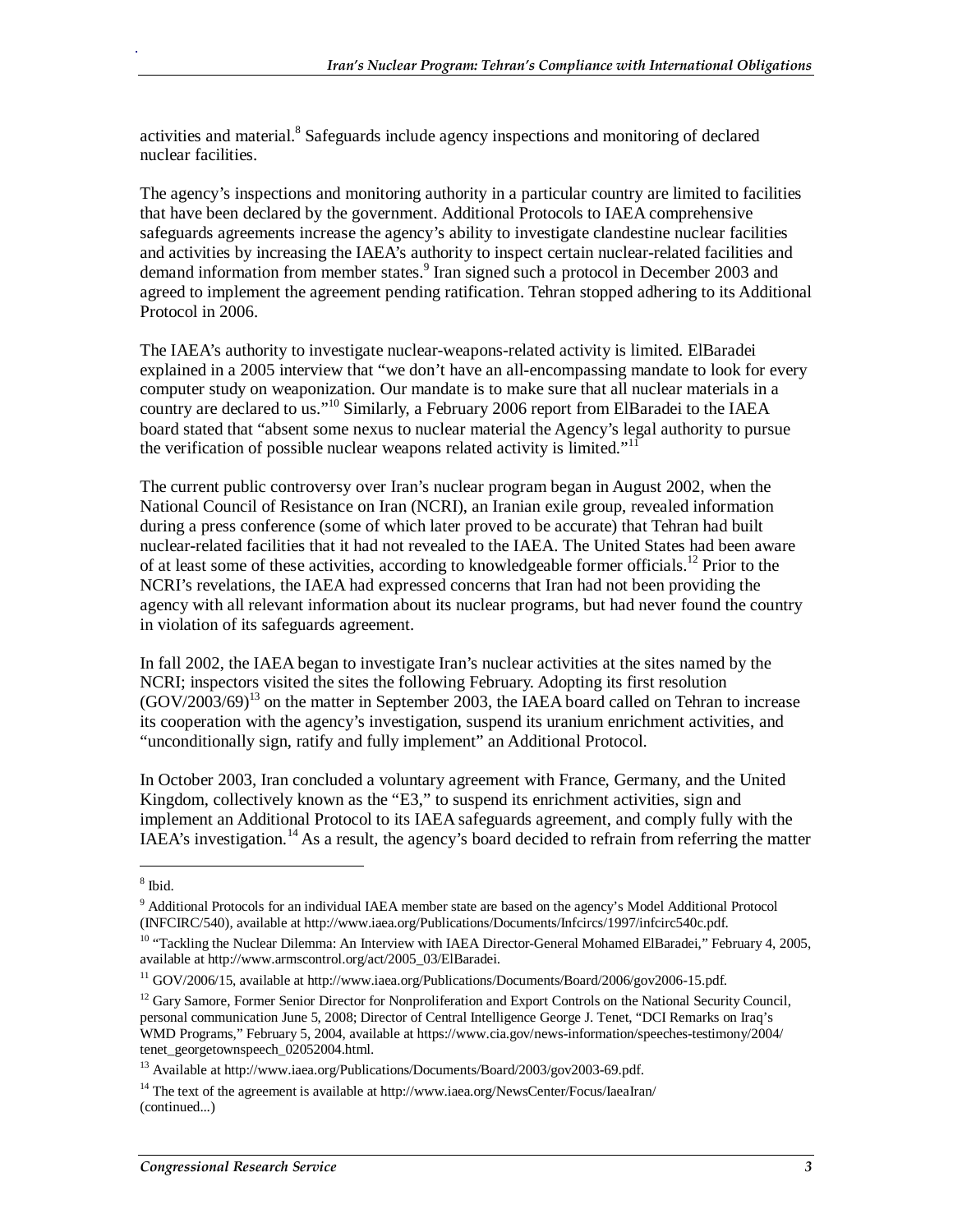to the U.N. Security Council. As noted, Tehran signed this Additional Protocol in December 2003, but has never ratified it.

Ultimately, the IAEA's investigation, as well as information Iran provided after the October 2003 agreement, revealed that Iran had engaged in a variety of clandestine nuclear-related activities, some of which violated the country's safeguards agreement (see **Appendix A**). After October 2003, Iran continued some of its enrichment-related activities, but Tehran and the E3 agreed in November 2004 to a more detailed suspension agreement.<sup>15</sup> However, Iran resumed uranium conversion in August 2005 under the leadership of President Mahmoud Ahmadinejad, who had been elected two months earlier.

On September 24, 2005, the IAEA Board of Governors adopted a resolution (GOV/2005/77)<sup>16</sup> that, for the first time, found Iran to be in noncompliance with its IAEA safeguards agreement. The board, however, did not refer Iran to the Security Council, choosing instead to give Tehran additional time to comply with the board's demands. The resolution urged Iran

- to implement transparency measures including access to individuals, documentation relating to procurement, dual use equipment, certain military owned workshops and research and development locations;
- to re-establish full and sustained suspension of all enrichment-related activity;
- to reconsider the construction of the research reactor moderated by heavy water;
- to ratify promptly and implement in full the Additional Protocol; and
- to continue to act in accordance with the provisions of the Additional Protocol.

No international legal obligations required Tehran to take these steps. But ElBaradei's September 2008 report asserted that, without Iranian implementation of such "transparency measures," the IAEA "will not be in a position to progress in its verification of the absence of undeclared nuclear material and activities in Iran."

Iran announced in January 2006 that it would resume research and development on its centrifuges at Natanz. The next month, Tehran announced that it would stop implementing its Additional Protocol.

#### **Potential Noncompliance Since September 2005**

Iran further scaled back its cooperation with the IAEA in March 2007, when the government told the agency that it would stop complying with a portion of the subsidiary arrangements for its IAEA safeguards agreement.<sup>17</sup> That provision, to which Iran agreed in 2003, requires Tehran to provide design information for new nuclear facilities "as soon as the decision to construct, or to authorize construction, of such a facility has been taken, whichever is earlier." Since March 2007,

1

<sup>(...</sup>continued)

statement\_iran21102003.shtml.

<sup>&</sup>lt;sup>15</sup> The text of the agreement is available at http://www.iaea.org/Publications/Documents/Infcircs/2004/infcirc637.pdf.

<sup>&</sup>lt;sup>16</sup> Available at http://www.iaea.org/Publications/Documents/Board/2005/gov2005-77.pdf.

<sup>&</sup>lt;sup>17</sup> According to the 2001 IAEA Safeguards Glossary, subsidiary arrangements describe the "technical and administrative procedures for specifying how the provisions laid down in a safeguards agreement are to be applied."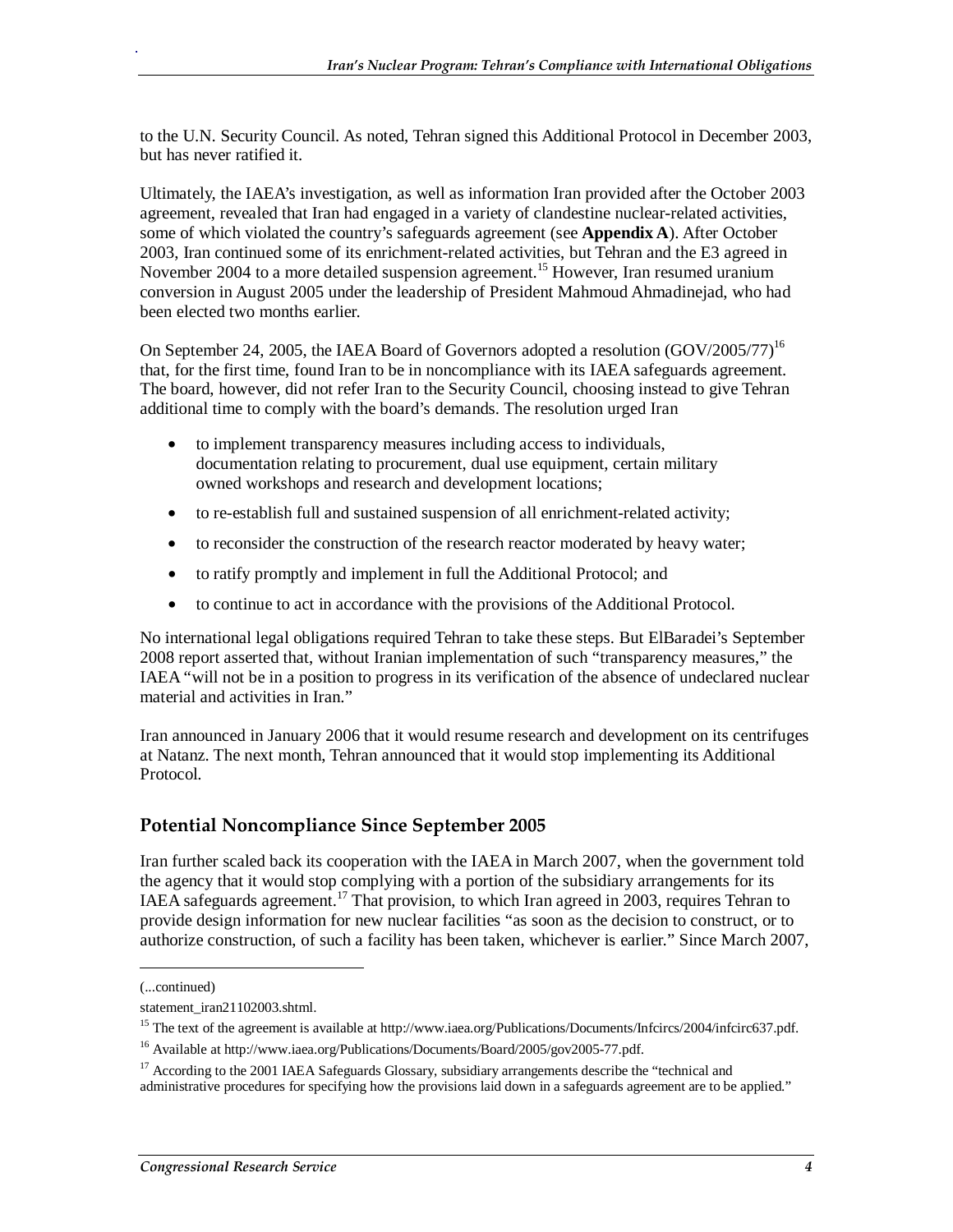Iran has argued that it is only obligated to adhere to the previous notification provisions of its subsidiary arrangements, which required Tehran to provide design information for a new facility 180 days before introducing nuclear material into it.

This decision has provided the basis for Iran's stated rationale for its refusal to provide the IAEA with some information concerning its nuclear program. For example, Tehran has refused to provide updated design information for the heavy-water reactor under construction at Arak. Similarly, Tehran had refused to provide the IAEA with design information for a reactor that Iran intends to construct at Darkhovin. Although Iran provided the agency with preliminary design information in a September 22, 2009, letter, the IAEA has requested Tehran to "provide additional clarifications" of the information, according to a November 2009 report from ElBaradei.<sup>18</sup> Iran has also argued, based on its March 2007 decision, that its failure to notify the IAEA before September 2009 that it has been constructing a gas-centrifuge uranium enrichment facility near the city of Qom is consistent with Tehran's safeguards obligations. Exactly when Iran decided to construct the facility is unclear. Amano reported in February that the IAEA has requested information from Iran regarding this decision, but Tehran has not yet responded to all of the agency's requests.

Both the 2007 decision, which the IAEA has asked Iran to "reconsider," and Tehran's refusal to provide the design information appear to be inconsistent with the government's safeguards obligations. Although Article 39 of Iran's safeguards agreement states that the subsidiary arrangements "may be extended or changed by agreement between" Iran and the IAEA, the agreement does not provide for a unilateral modification or suspension of any portion of those arrangements.<sup>19 20</sup> Moreover, the IAEA legal adviser explained in a March 2009 statement that Tehran's failure to provide design information for the reactors is "inconsistent with" Iran's obligations under its subsidiary arrangements. The adviser, however, added that "it is difficult to conclude that" Tehran's refusal to provide the information "in itself constitutes non-compliance with, or a breach of" Iran's safeguards agreement. Nevertheless, ElBaradei's November 2009 report described Tehran's failures both to notify the agency of the decision to begin constructing the Qom facility, as well as to provide the relevant design information in a timely fashion, as "inconsistent with" Iran's safeguards obligations. The report similarly described Iran's delay in providing design information for the Darkhovin reactor.

Amano's February report also requested that Tehran provide the IAEA with information regarding any decisions to construct new facilities. Iran has announced that it intends to build additional enrichment facilities.<sup>21</sup> Tehran may have violated its safeguards agreement if it has made decisions to construct new enrichment facilities without informing the IAEA.

Iran's March 2007 decision also formed the basis for Tehran's refusal until August 2009 to allow IAEA inspectors to verify design information for the Arak reactor. This action also appeared to be inconsistent with Tehran's safeguards agreement. Article 48 of that agreement states that the IAEA "may send inspectors to facilities to verify the design information provided to the Agency"; in fact, the agency has a "continuing right" to do so, according to a November 2008 report from

1

<sup>18</sup> GOV/2009/74, available at http://isis-online.org/uploads/isis-reports/documents/ IAEA\_Report\_Iran\_16November2009pdf\_1.pdf.

<sup>&</sup>lt;sup>19</sup> See also GOV/2007/22, available at http://www.iaea.org/Publications/Documents/Board/2007/gov2007-22.pdf.

<sup>&</sup>lt;sup>20</sup> Available at http://www.armscontrolwonk.com/file\_download/162/Legal\_Adviser\_Iran.pdf.

<sup>21</sup> See CRS Report RL34544, *Iran's Nuclear Program: Status*, by Paul K. Kerr.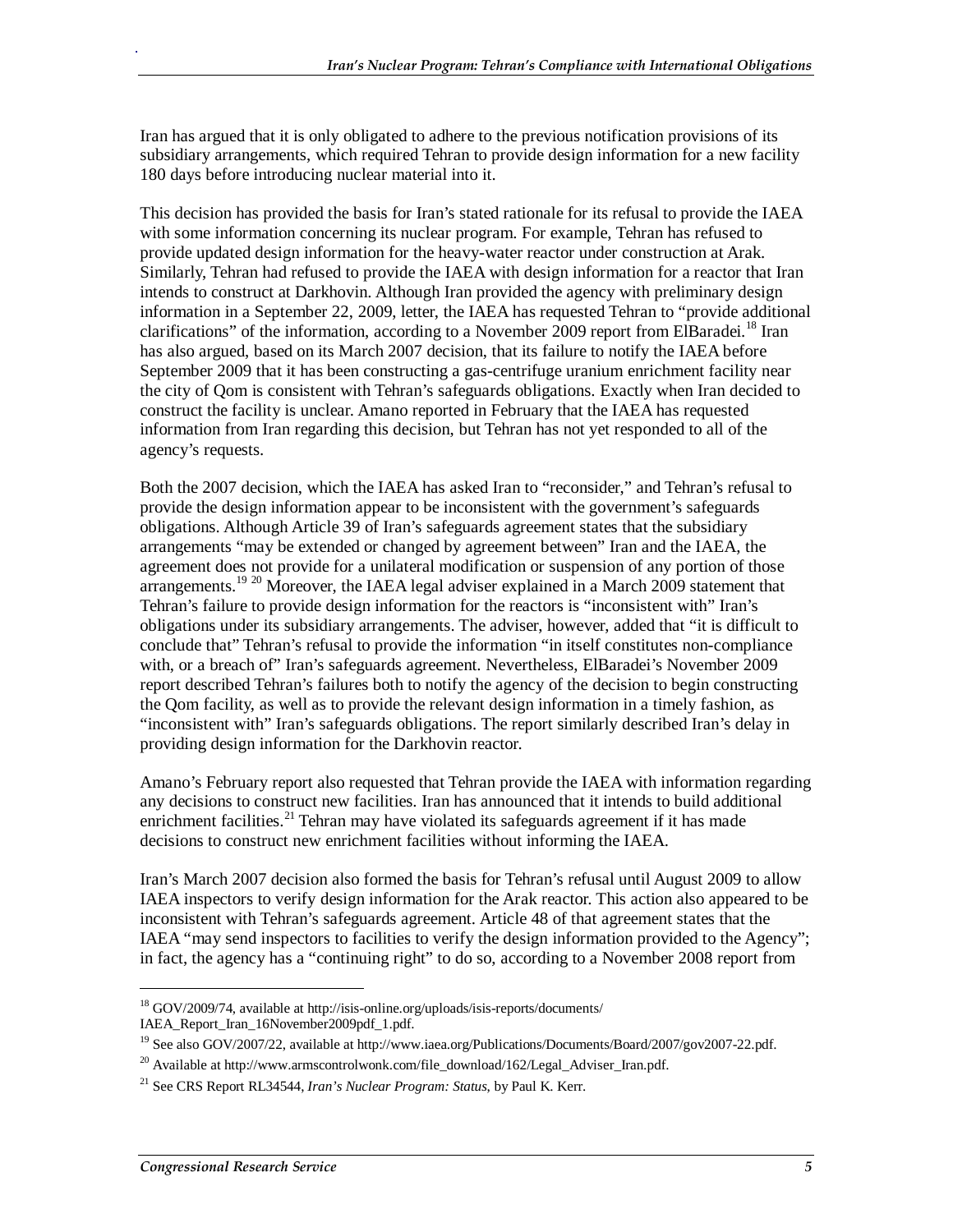ElBaradei.<sup>22</sup> Moreover, the legal adviser's statement characterized Iran's ongoing refusal to allow IAEA inspectors to verify the Arak reactor's design information as "inconsistent with" Tehran's obligations under its safeguards agreement.<sup>23</sup> IAEA inspectors visited the reactor facility in August 2009 to verify design information, according to a report ElBaradei issued the same month.<sup>24</sup> Inspectors also visited the facility February 8, 2010, according to Amano's report.

In addition to the lapses described above, Iran's failure to notify the IAEA of its decision to enrich uranium to a maximum of 20% uranium-235 in time for agency inspectors to adjust their safeguards procedures may, Amano's report says, have violated Iran's IAEA safeguards agreement. Article 45 of that agreement requires that Tehran notify the IAEA "with design information in respect of a modification relevant for safeguards purposes sufficiently in advance for the safeguards procedures to be adjusted when necessary," according to Amano's report, which describes Iran's enrichment decision as "clearly relevant for safeguards purposes."

The IAEA board has neither formally found that any of the Iranian actions described above are in noncompliance with Tehran's safeguards agreement, nor referred these issues to the U.N. Security Council. The IAEA board adopted a resolution November 27, 2009, that described Iran's failure to notify the agency of the Qom facility as "inconsistent with" the subsidiary arrangements under Iran's safeguards agreement, but this statement did not constitute a formal finding of noncompliance.

#### **Iran and the U.N. Security Council**

As noted, Iran announced in January 2006 that it would resume research and development on its centrifuges at Natanz. In response, the IAEA board adopted a resolution (GOV/2006/14)<sup>25</sup> February 4, 2006, referring the matter to the Security Council and reiterating its call for Iran to take the measures specified in the September resolution. Two days later, Tehran announced that it would stop implementing its Additional Protocol.

On March 29, 2006, the U.N. Security Council President issued a statement, which was not legally binding, that called on Iran to "take the steps required" by the February IAEA board resolution. The council subsequently adopted five resolutions concerning Iran's nuclear program: 1696 (July 2006), 1737 (December 2006), 1747 (March 2007), 1803 (March 2008), and 1835 (September 2008). The second, third, and fourth resolutions imposed a variety of restrictions on Iran.

Resolution 1696 was the first to place legally binding Security Council requirements on Iran with respect to its nuclear program. That resolution made mandatory the IAEA-demanded suspension and called on Tehran to implement the transparency measures called for by the IAEA board's February 2006 resolution. Resolution 1737 reiterated these requirements but expanded the suspension's scope to include "work on all heavy water-related projects."

1

<sup>22</sup> GOV/2008/59.

<sup>&</sup>lt;sup>23</sup> Iran stated in an April 2007 letter to the IAEA that, given Tehran's March 2007 decision regarding the subsidiary arrangements to its safeguards agreement, such visits were unjustified.

<sup>&</sup>lt;sup>24</sup> GOV/2009/55, available at http://www.iaea.org/Publications/Documents/Board/2009/gov2009-55.pdf.

<sup>&</sup>lt;sup>25</sup> Available at http://www.iaea.org/Publications/Documents/Board/2006/gov2006-14.pdf.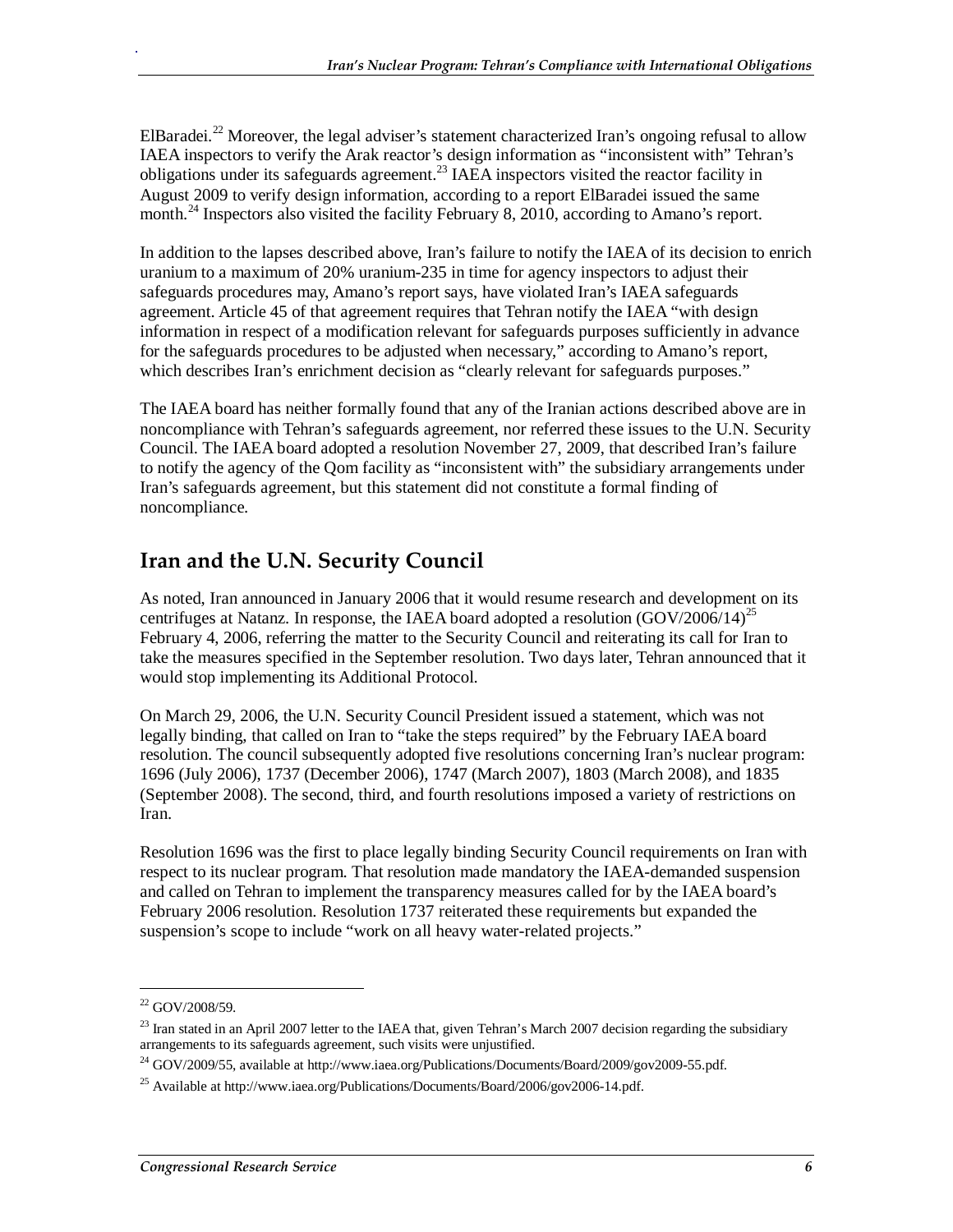It is worth noting that the Security Council has acknowledged (in Resolution 1803, for example) Iran's rights under Article IV of the NPT, which states that parties to the treaty have "the inalienable right ... to develop research, production and use of nuclear energy for peaceful Purposes."<sup>26</sup>

### **Authority for IAEA and U.N. Security Council Actions**

The legal authority for the actions taken by the IAEA Board of Governors and the U.N. Security Council is found in both the IAEA Statute and the U.N. Charter. The following sections discuss the relevant portions of those documents.

#### **IAEA Statute**

.

Two sections of the IAEA Statute explain what the agency should do if an IAEA member state is found to be in noncompliance with its safeguards agreement.<sup>27</sup> Article III B. 4. of the statute states that the IAEA is to submit annual reports to the U.N. General Assembly and, "when appropriate," to the U.N. Security Council. If "there should arise questions that are within the competence of the Security Council," the article adds, the IAEA "shall notify the Security Council, as the organ bearing the main responsibility for the maintenance of international peace and security."

Additionally, Article XII C. states that IAEA inspectors are to report non-compliance issues to the agency's Director-General, who is to report the matter to the IAEA Board of Governors. The board is then to "call upon the recipient State or States to remedy forthwith any non-compliance which it finds to have occurred," as well as "report the non-compliance to all members and to the Security Council and General Assembly of the United Nations."

In the case of Iran, the September 24, 2005, IAEA board resolution (GOV/2005/77) stated that the board

found that Iran's many failures and breaches of its obligations to comply with its NPT Safeguards Agreement, as detailed in GOV/2003/75 [a November 2003 report from ElBaradei], constitute non compliance in the context of Article XII.C of the Agency's Statute;

According to the resolution, the board also found

that the history of concealment of Iran's nuclear activities referred to in the Director General's report [GOV/2003/75], the nature of these activities, issues brought to light in the course of the Agency's verification of declarations made by Iran since September 2002 and the resulting absence of confidence that Iran's nuclear programme is exclusively for peaceful purposes have given rise to questions that are within the competence of the Security Council, as the organ bearing the main responsibility for the maintenance of international peace and security.

1

<sup>&</sup>lt;sup>26</sup> The treaty text is available at http://www.iaea.org/Publications/Documents/Infcircs/Others/infcirc140.pdf.

<sup>&</sup>lt;sup>27</sup> The text of the IAEA Statute is available at http://www.iaea.org/About/statute\_text.html.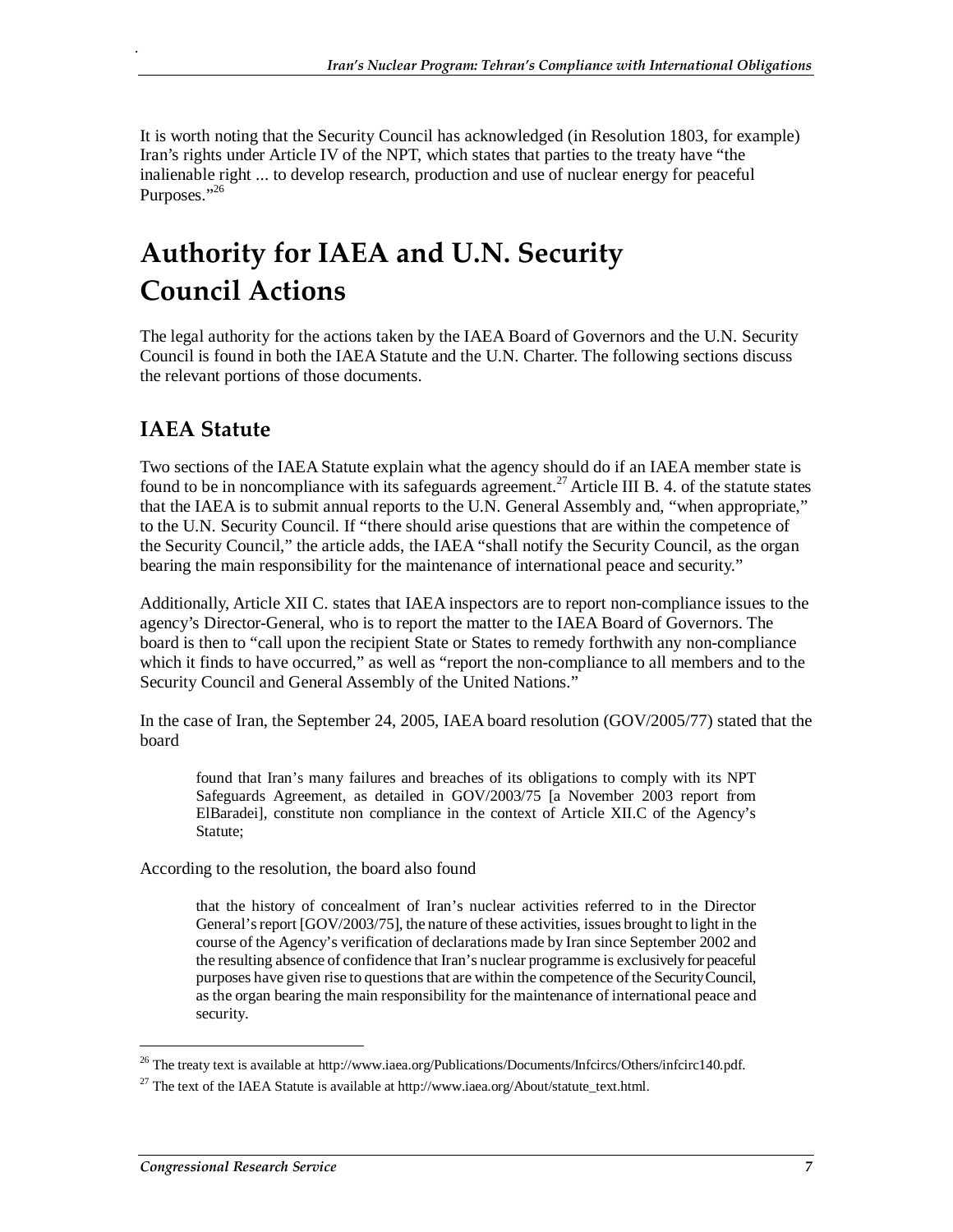ElBaradei issued the report cited by the resolution, GOV/2003/75, in November 2003.<sup>28</sup> It described a variety of Iranian nuclear activities, which are detailed in **Appendix A**, that violated Tehran's safeguards agreement. ElBaradei has since reported that Iran has taken corrective measures to address these safeguards breaches. As noted above, the 2005 resolution called on Iran to take a variety of actions that Tehran was not legally required to implement.

#### **U.N. Charter and the Security Council**

Several articles of the U.N. Charter, which is a treaty, describe the Security Council's authority to impose requirements and sanctions on Iran.<sup>29</sup> Article 24 confers on the council "primary responsibility for the maintenance of international peace and security." The article also states that the "specific powers granted to the Security Council for the discharge of these duties are laid down" in several chapters of the charter, including Chapter VII, which describes the actions that the council may take in response to "threats to the peace, breaches of the peace, and acts of aggression."

Chapter VII of the charter contains three articles relevant to the Iran case. Security Council resolutions that made mandatory the IAEA's demands concerning Iran's nuclear program invoked Chapter VII. Article 39 of that chapter states that the council

shall determine the existence of any threat to the peace, breach of the peace, or act of aggression and shall make recommendations, or decide what measures shall be taken in accordance with Articles 41 and 42, to maintain or restore international peace and security.

Resolution 1696 invoked Article 40 of Chapter VII "in order to make mandatory the suspension required by the IAEA." As noted earlier, that resolution did not impose any sanctions on Iran. Article 40 states that

the Security Council may, before making the recommendations or deciding upon the measures provided for in Article 39 [of Chapter VII], call upon the parties concerned to comply with such provisional measures as it deems necessary or desirable.

Resolutions 1737, 1747, and 1803, which did impose sanctions, invoked Article 41 of Chapter VII. According to Article 41, the Security Council

may decide what measures not involving the use of armed force are to be employed to give effect to its decisions, and it may call upon the Members of the United Nations to apply such measures. These may include complete or partial interruption of economic relations and of rail, sea, air, postal, telegraphic, radio, and other means of communication, and the severance of diplomatic relations.

As noted above, Security Council resolution 1835 did not impose new sanctions, but reaffirmed the previous resolutions and called on Iran to comply with them. The sanctions imposed by those resolutions remain in place. The five permanent members of the council, along with Germany, are continuing to discuss the matter.

1

<sup>&</sup>lt;sup>28</sup> Available at http://www.iaea.org/Publications/Documents/Board/2003/gov2003-75.pdf.

<sup>&</sup>lt;sup>29</sup> The text of the charter is available at http://www.un.org/aboutun/charter/.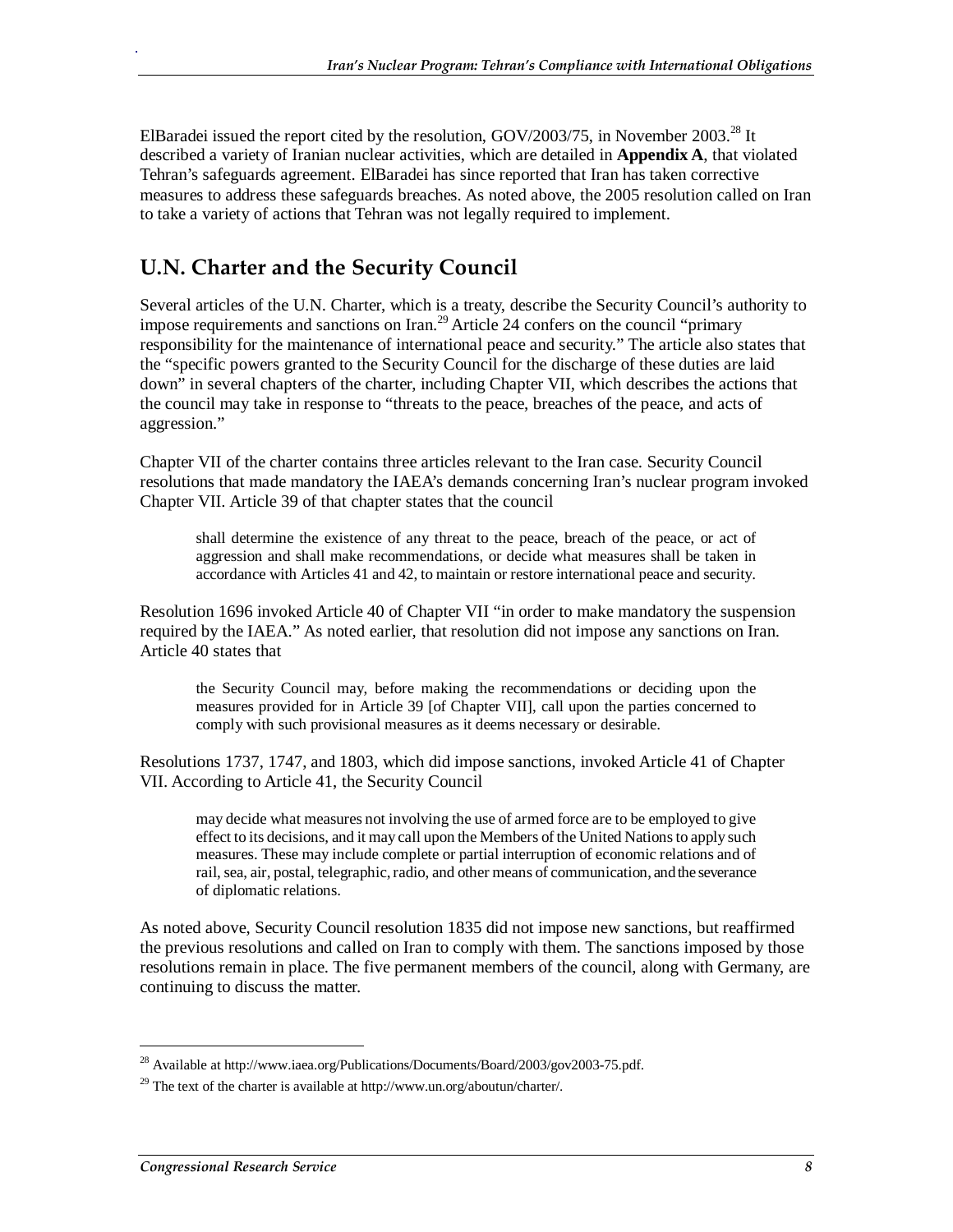It is worth noting that Article 25 of the U.N. Charter obligates U.N. members "to accept and carry out the decisions of the Security Council."

### **Has Iran Violated the NPT?30**

Whether Iran has violated the NPT is unclear. The treaty does not contain a mechanism for determining that a state-party has violated its obligations. Moreover, there does not appear to be a formal procedure for determining such violations. An NPT Review Conference would, however, be one venue for NPT states-parties to make such a determination.

The U.N. Security Council has never declared Iran to be in violation of the NPT; neither the council nor the U.N. General Assembly has a responsibility to adjudicate treaty violations. However, the lack of a ruling by the council on Iran's compliance with the NPT has apparently had little practical effect because, as noted above, the council has taken action in response to the IAEA Board of Governors' determination that Iran has violated its safeguards agreement.

Iran's violations of its safeguards agreement appear to constitute violations of Article III, which requires NPT non-nuclear-weapon states-parties to adhere to their safeguards agreements. Tehran may also have violated provisions of Article II which state that non-nuclear-weapon states-parties shall not "manufacture or otherwise acquire nuclear weapons or other nuclear explosive devices" or "seek or receive any assistance in the manufacture of nuclear weapons or other nuclear explosive devices."

As previously noted, the IAEA is continuing to investigate evidence of what ElBaradei described in June 2008 as "possible military dimensions to Iran's nuclear programme." Such activities may indicate that Tehran has violated both Article II provisions described above, but the IAEA has never reported that Iran has attempted to develop nuclear weapons.

Despite the lack of such an IAEA conclusion, a 2005 State Department report argued that the country had violated Article II of the NPT:

The breadth of Iran's nuclear development efforts, the secrecy and deceptions with which they have been conducted for nearly 20 years, its redundant and surreptitious procurement channels, Iran's persistent failure to comply with its obligations to report to the IAEA and to apply safeguards to such activities, and the lack of a reasonable economic justification for this program leads us to conclude that Iran is pursuing an effort to manufacture nuclear weapons, and has sought and received assistance in this effort in violation of Article II of the  $NPT.<sup>31</sup>$ 

The report also stated that Iran's "weapons program combines elements" of Tehran's declared nuclear activities, as well as suspected "undeclared fuel cycle and other activities that may exist, including those that may be run solely be the military."

The State Department's reasoning appears to be based on an interpretation of the NPT which holds that a wide scope of nuclear activities could constitute violations of Article II. The 2005

1

 $30$  Portions of this section are based on interviews with U.N. and State Department officials.

<sup>31</sup> *Adherence to and Compliance with Arms Control, Nonproliferation and Disarmament Agreements and Commitments*, Department of State, August 2005, available at http://www.state.gov/documents/organization/52113.pdf.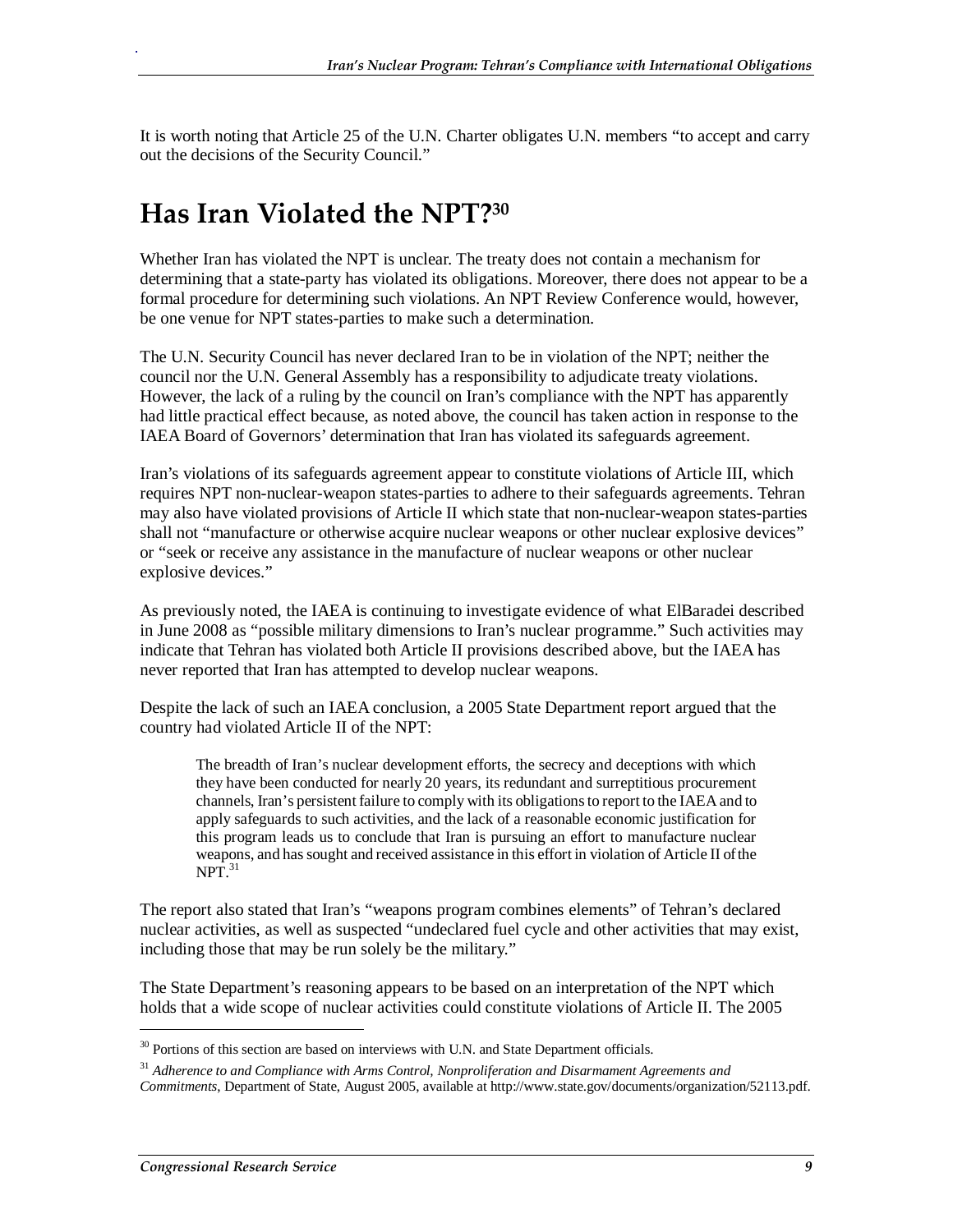report states that assessments regarding Article II compliance "must look at the totality of the facts, including judgments as to" a state-party's "purpose in undertaking the nuclear activities in question." The report also includes a list of activities which could constitute such noncompliance. $32$ 

The 2005 State Department report cites testimony from then-Arms Control and Disarmament Agency Director William Foster during a 1968 Senate Foreign Relations Committee hearing.<sup>33</sup> Foster stated that "facts indicating that the purpose of a particular activity was the acquisition of a nuclear explosive device would tend to show non-compliance" with Article II. He gave two examples: "the construction of an experimental or prototype nuclear explosive device" and "the production of components which could only have relevance" to such a device. However, Foster also noted that a variety of other activities could also violate Article II, adding that the United States believed it impossible "to formulate a comprehensive definition or interpretation."

A November 2007 National Intelligence Estimate stated that "until fall 2003, Iranian military entities were working under government direction to develop nuclear weapons."<sup>34</sup> This past program could be a violation of Article II, although the estimate does not provide any detail about the program.

It is worth noting that the State Department's arguments appear to rely heavily on the notion that a state's apparent intentions underlying certain nuclear-related activities can be used to determine violations of Article II. This interpretation is not shared by all experts.<sup>35</sup>

<u>.</u>

 $32$  According to the report, such activities can include (1) the presence of undeclared nuclear facilities; (2) procurement patterns inconsistent with a civil nuclear program (e.g., clandestine procurement networks, possibly including the use of front companies, false end-use information, and fraudulent documentation); (3) security measures beyond what would be appropriate for peaceful, civil nuclear installations; (4) a pattern of Article III safeguards violations suggestive not of mere mistake or incompetence, but of willful violation and/or systematic deception and denial efforts aimed at concealing nuclear activities from the IAEA; and (5) a nuclear program with little (or no) coherence for peaceful purposes, but great coherence for weapons purposes.

<sup>33</sup> *Nonproliferation Treaty*, Senate Committee on Foreign Relations, Joint Committee on Atomic Energy [Part 1] July 10-12, 17, 1968; Session 90-2 (1968). The complete statement regarding Article II violations is in **Appendix B**.

 $34$  Available at http://www.dni.gov/press\_releases/20071203\_release.pdf.

<sup>&</sup>lt;sup>35</sup> Personal communication with Andreas Persbo, Senior Researcher, the Verification Research, Training and Information Centre.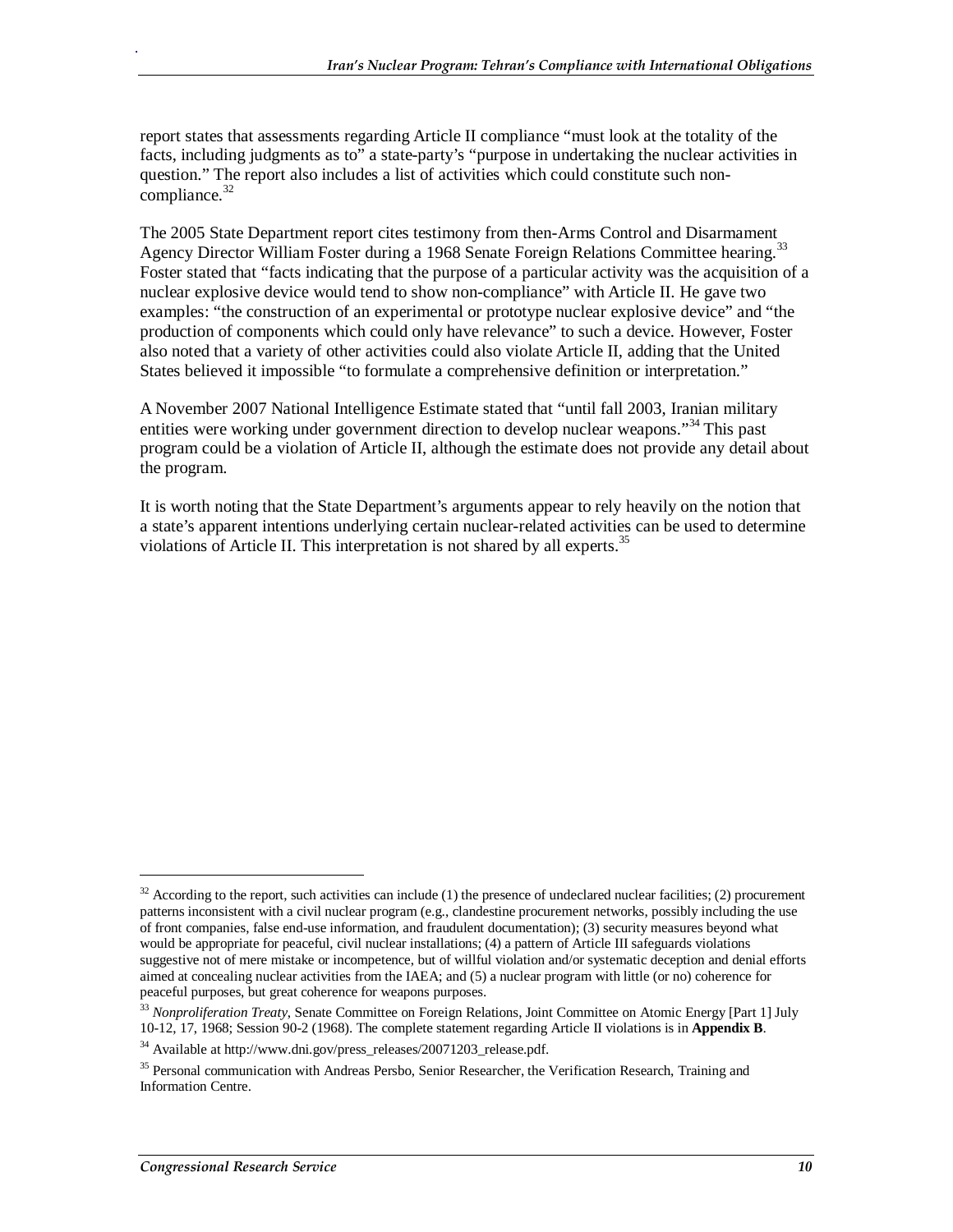## **Appendix A. Iranian Noncompliance with Its IAEA Safeguards Agreement**

The November 2003 report (GOV/2003/75) from IAEA Director-General ElBaradei to the agency's Board of Governors details what the September 2005 board resolution described as "Iran's many failures and breaches of its obligations to comply with its safeguards agreement."

The report stated that

.

Iran has failed in a number of instances over an extended period of time to meet its obligations under its Safeguards Agreement with respect to the reporting of nuclear material and its processing and use, as well as the declaration of facilities where such material has been processed and stored.

The report detailed some of these failures and referenced other failures described in two earlier reports (GOV/2003/40 and GOV/2003/63) from ElBaradei to the IAEA board.<sup>36</sup>

According to GOV/2003/40, Iran failed to declare the following activities to the agency:

- The importation of natural uranium, and its subsequent transfer for further processing.
- The processing and use of the imported natural uranium, including the production and loss of nuclear material, and the production and transfer of resulting waste.

Additionally, Iran failed to

- declare the facilities where nuclear material (including the waste) was received, stored and processed,
- provide in a timely manner updated design information for a research reactor located in Tehran, as well as
- provide in a timely manner information on two waste storage sites.

GOV/2003/63 stated that Iran failed to report uranium conversion experiments to the IAEA. According to GOV/2003/75, Iran failed to report the following activities to the IAEA:

- The use of imported natural uranium hexafluoride for the testing of centrifuges, as well as the subsequent production of enriched and depleted uranium.
- The importation of natural uranium metal and its subsequent transfer for use in laser enrichment experiments, including the production of enriched uranium, the loss of nuclear material during these operations, and the production and transfer of resulting waste.
- The production of a variety of nuclear compounds from several different imported nuclear materials, and the production and transfer of resulting wastes.

1

<sup>36</sup> Those reports are available at http://www.iaea.org/Publications/Documents/Board/2003/gov2003-40.pdf and http://www.iaea.org/Publications/Documents/Board/2003/gov2003-63.pdf.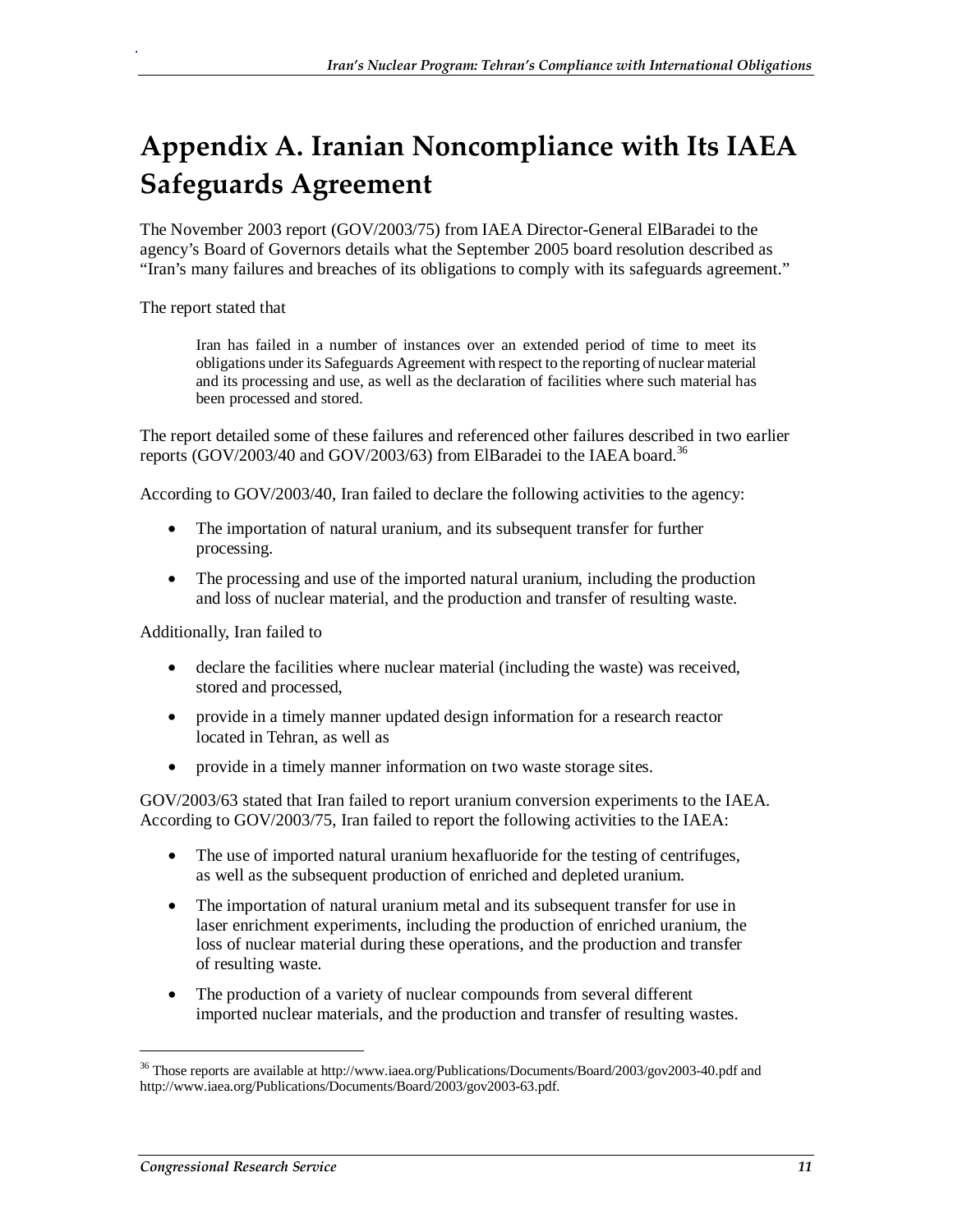• The production of uranium targets and their irradiation in the Tehran Research Reactor, the subsequent processing of those targets (including the separation of plutonium), the production and transfer of resulting waste, and the storage of unprocessed irradiated targets.

Iran also failed to provide the agency with design information for a variety of nuclear-related facilities, according to the report. These included the following:

• A centrifuge testing facility.

.

- Two laser laboratories and locations where resulting wastes were processed.
- Facilities involved in the production of a variety of nuclear compounds.
- The Tehran Research Reactor (with respect to the irradiation of uranium targets), the hot cell facility where the plutonium separation took place, as well as the relevant waste handling facility.

Additionally, the report cited Iran's "failure on many occasions to co-operate to facilitate the implementation of safeguards, through concealment" of its nuclear activities.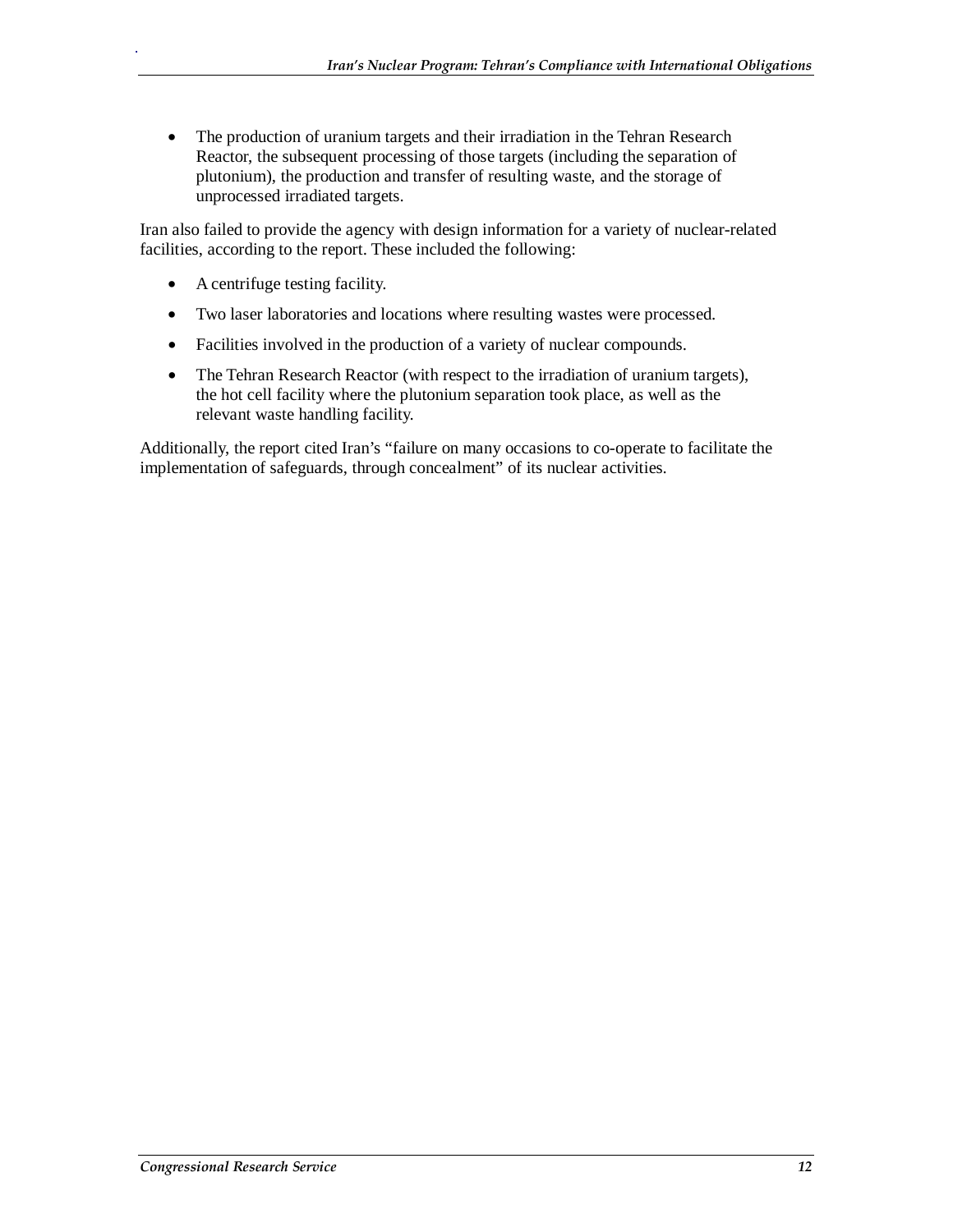### **Appendix B. Extended Remarks by William Foster Regarding Possible NPT Article II Violations**

On July 10, 1968, then-Arms Control and Disarmament Agency Director William Foster testified before the Senate Foreign Relations Committee about the NPT. In response to a question regarding the type of nuclear activities prohibited by Article II of the treaty, Foster supplied the following statement:

Extension of Remarks by Mr. Foster in Response to Question Regarding Nuclear Explosive Devices

The treaty articles in question are Article II, in which non-nuclear-weapon parties undertake 'not to manufacture or otherwise acquire nuclear weapons or other nuclear explosive devices,' and Article IV, which provides that nothing in the Treaty is to be interpreted as affecting the right of all Parties to the Treaty 'to develop research, production and use of nuclear energy for peaceful purposes…in conformity with Articles I and II of this Treaty.' In the course of the negotiation of the Treaty, United States representatives were asked their views on what would constitute the 'manufacture' of a nuclear weapon or other nuclear explosive device under Article II of the draft treaty. Our reply was as follows:

'While the general intent of this provision seems clear, and its application to cases such as those discussed below should present little difficulty, the United States believe [sic] it is not possible at this time to formulate a comprehensive definition or interpretation. There are many hypothetical situations which might be imagined and it is doubtful that any general definition or interpretation, unrelated to specific fact situations could satisfactorily deal with all such situations.

'Some general observations can be made with respect to the question of whether or not a specific activity constitutes prohibited manufacture under the proposed treaty. For example, facts indicating that the purpose of a particular activity was the acquisition of a nuclear explosive device would tend to show non-compliance. (Thus, the construction of an experimental or prototype nuclear explosive device would be covered by the term 'manufacture' as would be the production of components which could only have relevance to a nuclear explosive device.) Again, while the placing of a particular activity under safeguards would not, in and of itself, settle the question of whether that activity was in compliance with the treaty, it would of course be helpful in allaying any suspicion of non-compliance.

'It may be useful to point out, for illustrative purposes, several activities which the United States would not consider per se to be violations of the prohibitions in Article II. Neither uranium enrichment nor the stockpiling of fissionable material in connection with a peaceful program would violate Article II so long as these activities were safeguarded under Article III. Also clearly permitted would be the development, under safeguards, of plutonium fueled power reactors, including research on the properties of metallic plutonium, nor would Article II interfere with the development or use of fast breeder reactors under safeguards.'